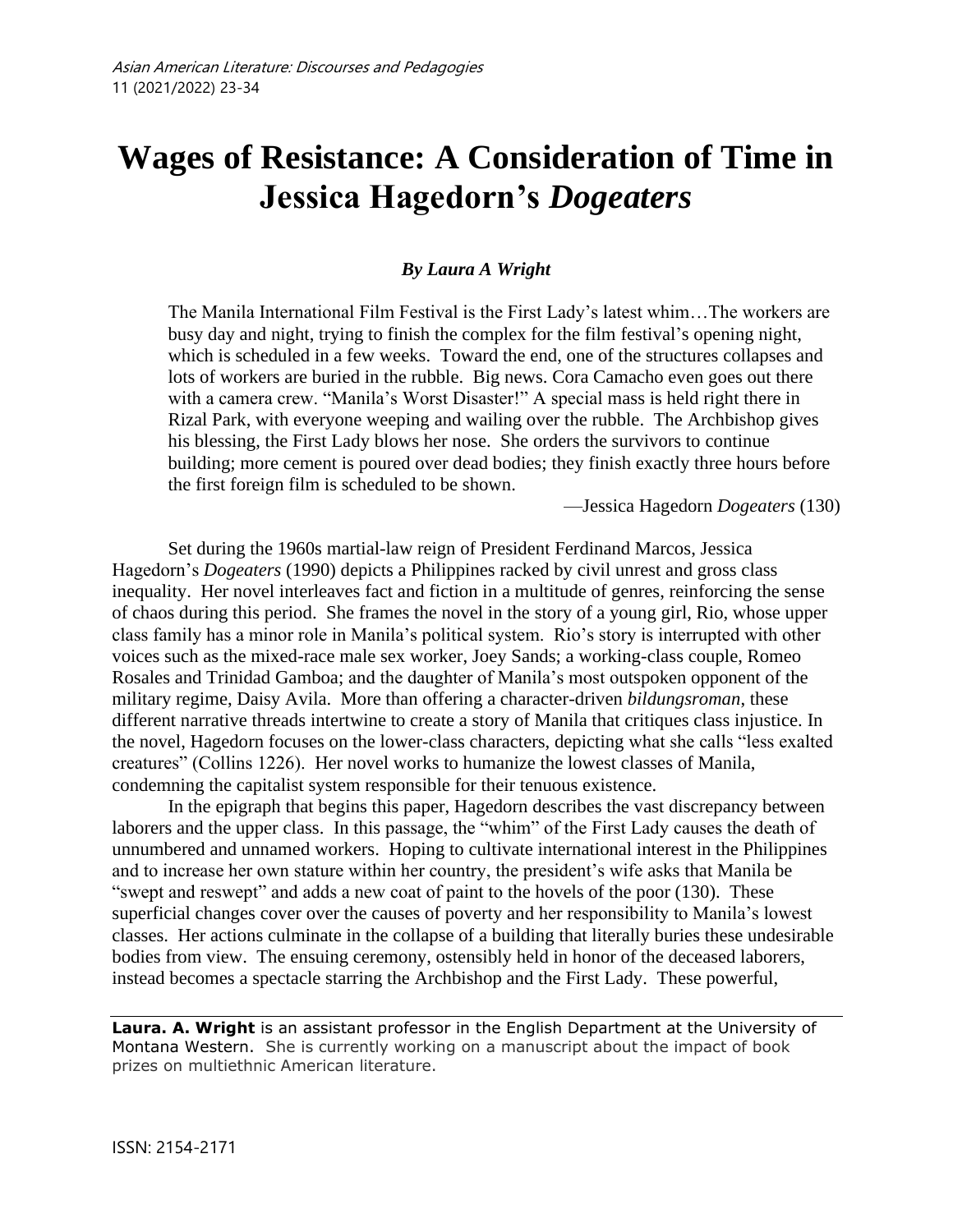wealthy figures use the deaths of the poor to cement their positions of power in an unjust capitalist system.

However, these dead do not stay buried. Confronting the German director of one of the International films screened in the First Lady's "cultural center," a coworker of Joey Sands says "'Did you know how many workers were crushed to death when part of your film center fell on top of them?[…]They were rushing to build that so-called cultural center where your censored films are being shown – for the first and probably the last time – to a big-shot audience'" (134). Joey looks askance at his friend, thinking "I've never known him to be bitter, or to give a shit about a bunch of workmen" (134). Hagedorn authorizes Joey and his colleague, themselves victims of class hierarchy, to speak on behalf of the buried workmen. In recounting the incident a second time, Hagedorn gives the last word on these deaths to Manila's undercaste, undermining the First Lady and Archbishop and underscoring the significance of the lost lives.<sup>1</sup>

The repetition of this scene, despite the variation of speaking characters, draws attention to its importance. Using the formal elements of her novel, Hagedorn offers a pointed critique of class. Hagedorn's interplay of the literary and the material in her text requires a methodological fusion that can account for the novel's form as well as its politically-conscious content. Bringing Karl Marx's discussion of time from *Capital* into conversation with Gèrard Genette's narratological theories of duration and frequency, I argue that Hagedorn's depiction of time through scenes of Romeo Rosales and Trinidad Gamboa at work and at leisure deliberately undermines the systems of power in the novel. Drawing particularly on Genette's conceptualization of narrative duration and frequency, I highlight how the formal representation of waged workers counters the fetishization of commodities and the capitalist system. My methodological approach offers a constructive way of reading what otherwise may seem like minor characters while underscoring the politics inherent in close reading.<sup>2</sup>

According to Genette, duration takes two forms: the length of narrative time that an event takes place in the text and the literal number of pages an event takes place in (35). For purposes of this analysis, I will be concerned principally with the latter as it allows one to compare one moment in relation to other textual moments on a quantitative basis. Frequency in Genette's framework refers to the "repetitive capacities of the story" (35). A consideration of frequency draws attention to those textual occurrences that repeat throughout a text in various settings. Barbara Foley modifies this definition slightly to argue that frequency "signifies patterns of repetition and stress that enable a writer to convey meaning in an unambiguous way" (267). Applying this formulation to the case of *Dogeaters*, the "unambiguous meaning" centers around class critique.

By working with duration and frequency, I attend specifically the characters of Romeo Rosales and Trinidad Gamboa. Romeo and Trinidad are frequently mentioned but seldom the sole focus in criticism of Hagedorn's text. For instance, Crystal Parikh's chapter "'Come Almost Home': The Impossible Subject of Human Rights" from *Writing Human Rights* briefly discusses Romeo in relation to his death. Parikh discusses Romeo in terms of his "absent presence" as his

<sup>&</sup>lt;sup>1</sup> I deploy "undercaste" consciously to indicate those characters, like Joey Sands, who are not engaged in wage labor. While Joey is a sex worker and a DJ, his position is highly precarious. I will use "working-class" to designate wage workers, such as Romeo and Trinidad, and "upper class" to classify those characters who are members of the political elite or capitalists.

<sup>&</sup>lt;sup>2</sup> Such an approach may also offer a useful method for teaching the text. By thinking of the novel as material (ie. In terms of its construction as text) and as simultaneously representing material conditions (ie in terms of the lives of these workers), we can model a critique of New Criticism while still utilizing that theoretical schools' tools.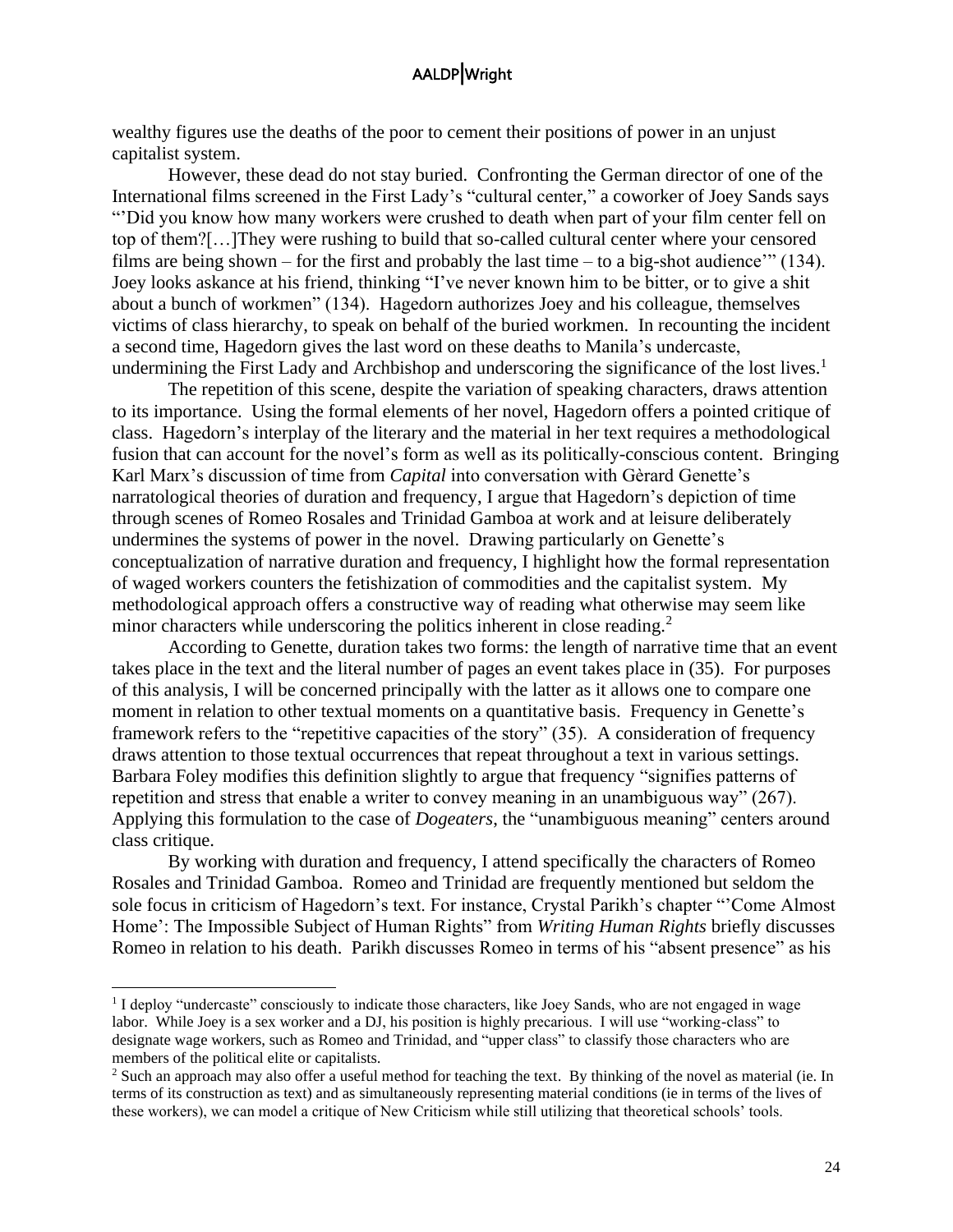death is alluded to in gossip after he is detained by authorities (103). Using the repetition of Romeo's last moments, she argues for the injustice of his death as an additional example in Hagedorn's discussion of human rights. In centering my analysis on Romeo and Trini rather than using them as supplemental examples, I argue that these characters demonstrate Hagedorn's attention to the working-class and serve to critique global networks of capitalism that emerge in the Philippines. Discussing these and other lower-class figures, Patrick S. Lawrence writes "This not only prevents any one position from claiming a privileged perspective, it also forecloses the idea that *any* perspective might be privileged entirely; all positions of power vis-à-vis narrative information are temporary and relative, and the reader quickly learns to treat them as such" (27- 28). Following Lawrence's argument about how changing narrative perspectives decenters privilege, I argue that Romeo and Trinidad particularly offer an important critique of socioeconomic power within the novel. Integrating Marx's discussion of time as a measure of value or exploitation underscores the larger ramifications for these characterizations. Further, this fusion of methodological approaches provides an essential multidisciplinary approach that considers the novel as a cultural product, while also situating it in a political and material context. As Lisa Lowe reminds us in *Immigrant Acts, "*the question of aesthetic representation is always also a debate about political representation" (4).

My argument for Hagedorn's class critique builds upon an extensive criticism of the colonial ties between the U.S. and the Philippines in *Dogeaters*. 3 Nerissa Balce-Cortez's "Imagining the Neocolony," Pamela Thoma's "Of Beauty Pageants and Barbie: Theorizing Consumption in Asian American Transnational Feminism," and Rachel Lee's chapter in *Imagining the Americas of Asian America* discuss these issues while also addressing the novel's formal qualities. Balce-Cortes discusses the fragmentation of the novel's narration and the ways in which it constructs history and reality with Hagedorn's inclusion of other genres. She describes the novel as a "cinematext…a montage, a text borrowing from the idiom of filmic representation" (105). She claims that this fragmented text provides a "critique of late capitalism and the neocolonial relationship between the U.S. and the Philippines and/or a desire for history, *a* narrative of the homeland" (114, italics original). Thoma likewise draws on the elements of spectacle in the novel and argues that the occurrence of one of the novel's pivotal events, the crowning of Daisy Avila as a pageant queen, at the midpoint of the novel emphasizes its centrality in the narrative itself. Lee likewise sees the novel's form as having a powerful influence on the plot as she addresses critiques of the postmodernist repetition within *Dogeaters*. Lee emphasizes the feminist difference that happens through repeated events or narratives. Her argument provocatively emphasizes the experiences of marginalized women—wives, mistresses, daughters etc.—in critiquing the Marcos regime due to these figures' standing as the "perpetual nonsubjects of history" (82). My essay extends this work through considering additional structural qualities in the novel and focusing on characters that have been relatively underassessed in the existing body of scholarship. I draw formal attention to the overall ordering (another of Genette's narratological terms) of Hagedorn's text by showing the interconnections with class.

Central to my argument of the structure of time in Hagedorn's novel is Karl Marx's conception of how a capitalist system uses time to figure human value and, potentially, devaluation. While returning to Marx's original formulations may seem anachronistic in terms

<sup>3</sup> Earlier critics of the novel, such as Faye C. Caronan and Shu-Ching Chen, note the economic and cultural imbalances the novel highlights, depending primarily on a cultural-materialist methodology to expose the transnational flows of capital and imperial influence.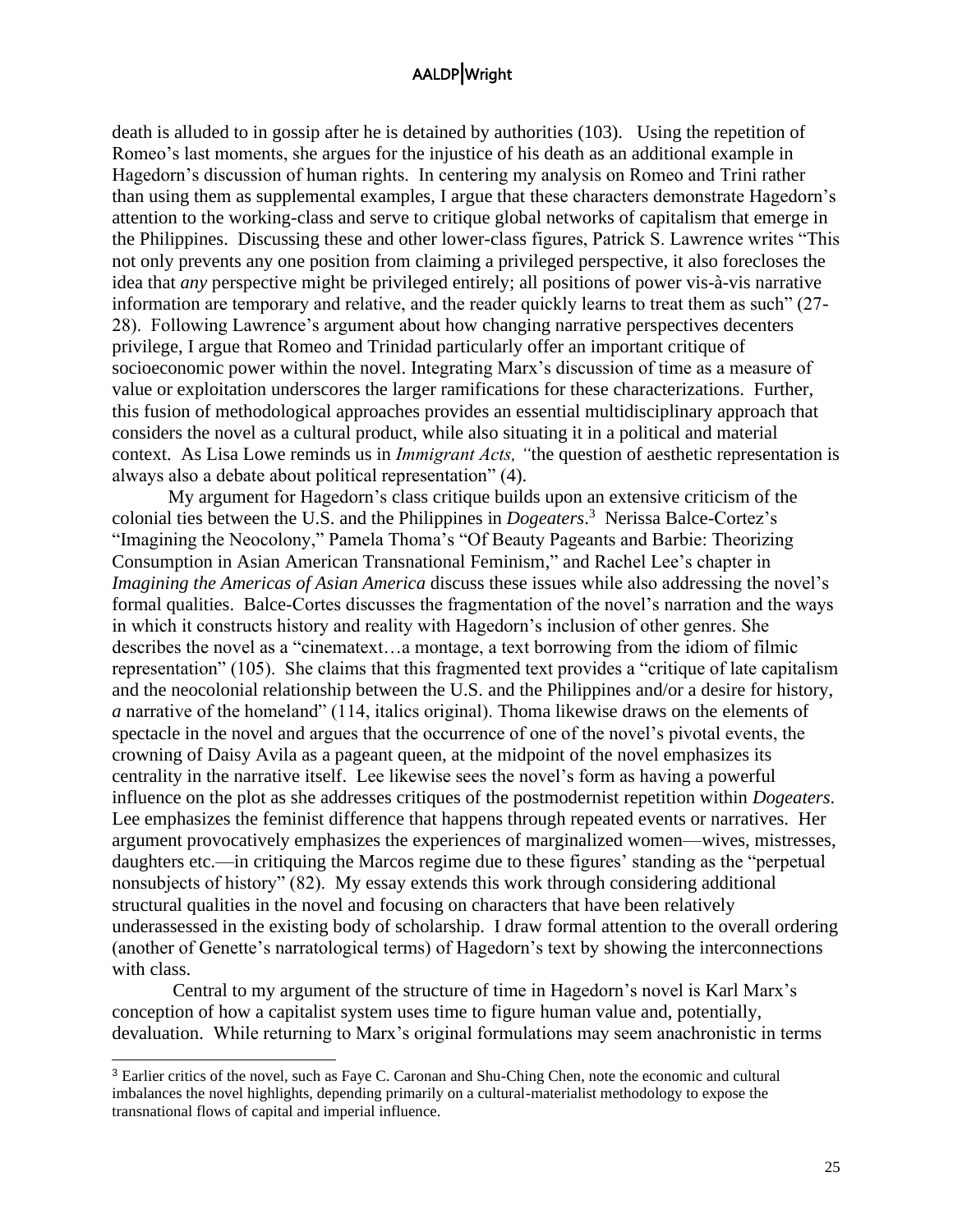of the scholarly responses to the novel outlined above, his discussion of labor, time, and the ideological structure of the commodity fetish remain relevant in this application due to their emphasis on the fundamentals of exchange. By returning to this formative text, I draw attention to the building blocks of capitalism in order to complement Genette's discussion of some of the fundamentals of narrative. In *Capital Volume I*, time underlies the most basic level of Marx's economic system: the commodity. In essence, the commodity exchange actually represents the exchange of labor-time with an equivalent quantity and quality of labor-time. Marx's simple model becomes more complicated when a capitalist purchases the labor-time of a worker, as is the case in *Dogeaters*. When the labor-time of an individual no longer belongs to him or her, the capitalist can manipulate time in order to exploit the worker. Exploitation can take place through the redefinition of the "working day" by the capitalist employer, for instance by the "'small thefts in the course of the day'" of workers' mealtimes and other breaks (Marx 352). Further, the use of time becomes a means of understanding the value of commodities or, in the case of the capitalist, of understanding the value of people.

Marx begins his study with an analysis of the commodity, the "elementary form" of the capitalist system (126). However, the commodity can be distilled to an even more "elementary level" since "congealed labour-time" makes up the value of a commodity (Marx 130). This phrase offers an important moment of analysis when considering Marx's larger philosophical project.<sup>4</sup> Rather than operating exclusively in a material register, however "congealed labourtime" conjures both the concrete and the abstract in a single expression. "Congealed" typically refers to some physical substance and "labour" represents the performance of some work whereas "time" is an intangible entity. It is this blend of material and conceptual that makes up a commodity. Marx demonstrates the complex composition of commodities when he discusses the factors that effect "congealed labour-time":

[Labour-time] changes with every variation in the productivity of labour. This is determined by a wide range of circumstances; it is determined amongst other things by the workers' average degree of skill, the level of development of science and its technological application, the social organization of the process or production, the extent and effectiveness of the demands of production, and the conditions found in the natural environment. (130)

These "variations" include the physical conditions of the work such as the "natural environment" and the "technological application" of science as well as the more immaterial "degree of skill" of the workers; the conjunction of the material and immaterial mirrors Marx's formulation of labortime. Marx ultimately summarizes the relationship between labor-time and the value of the commodity thusly: "In general, the greater the productivity of labour, the less the labour-time required to produce an article, the less the mass of labour crystallized in that article and the less its value. Inversely, the less the productivity of labour, the greater the labour-time necessary to produce an article and the greater its value" (Marx 131). Time forms the basis of value between two unlike objects and, in a capitalist system, will have a strictly monetary value. In her depictions of how characters spend and lose time, Hagedorn shows how this value can be reclaimed.

<sup>&</sup>lt;sup>4</sup> I do acknowledge that the particularities of this phrase may be a result of translation. Nonetheless, the latent possibilities of the expression present an interesting moment in Marx's argument.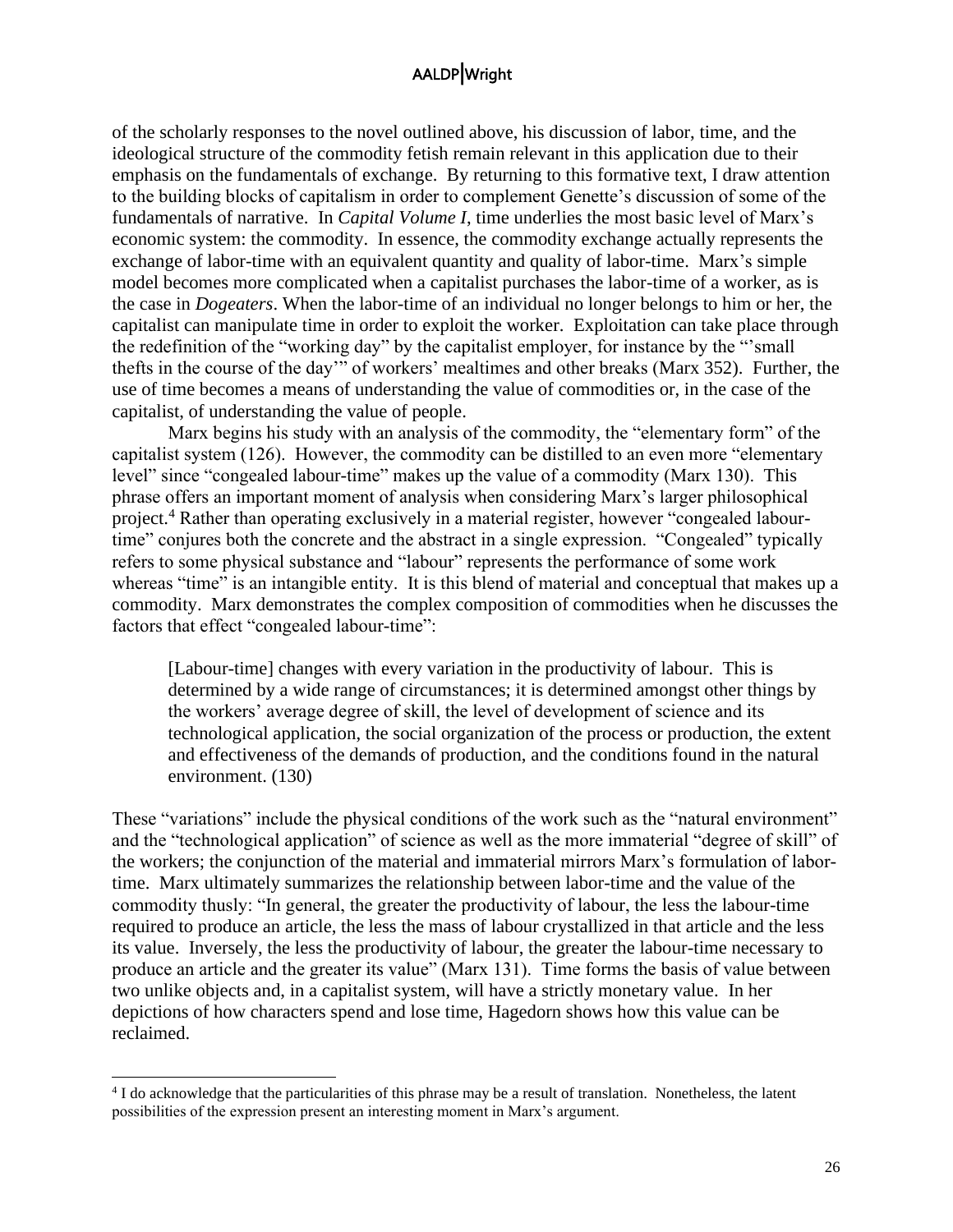In approaching a literary work such as Hagedorn's novel, Genette's narratological terms provide a productive means of translating Marx's theories onto a literary medium. Since neither Trinidad nor Romeo engage directly in the production of commodities, working instead in service-sectors of Manila's economy as a clerk and waiter (respectively), the correspondence between their work and Marx's notion of "congealed labor time" enables the intermediary presence of Genette's framework. Considering Marcel Proust's *À la recherché du temps perdu*, Genette identifies three ways of understanding time in a novel:

The time-category itself can be divided into three sections: the first concerned with the relationships between the temporal *order* of the events that are being told and the pseudotemporal order of the narrative; the second concerned with the relationships between the *duration* of the events and the duration of the narrative; the third dealing with relationships of *frequency* of repetition between the events and the narrative, between history and story. (25 italics original)

As I indicated above, previous critics of *Dogeaters* deal most extensively with issues of order in the novel; they discuss the disruptions to a linear telling of Hagedorn's story and the implications for these interruptions for narrativizing history (Lee; Balce-Cortes). However, Genette's account of the narrative structures of duration and frequency provides an opportunity for a new reading of time in the novel. Of these three terms, Genette claims that frequency has "in general received much less critical and rhetorical attention" than duration and order (31). Frequency, then, will provide the primary focus of my analysis with some additional consideration of duration in *Dogeaters*.

Frequency and duration seem particularly significant in light of their potential linkages to Marx's system. Frequency's connection with Marx's theory of time manifests in the repetitions of an economic system. On a macro level, repetition occurs as capitalists exchange money for a commodity in order to acquire more money, an M-C-M exchange (Marx 248). On a more local level, the exchange of commodities and money still occurs as artisans exchange goods for other goods. In a capitalist system, however, individual workers exchange their labor for pay. They repeat this action every day as laborers arrive at work but also take on repetitive tasks in their unskilled roles. The exchange of labor for pay allows labor time to "congeal" to form the commodity, determining the value of that commodity. The frequency of working for wages and the manner of that work occurs daily, even hourly in Marx's system; Hagedorn's novel both depicts work and uses frequency to show the potential for individuals to be overlooked or devalued in a capitalist system as they perform by rote a repetitive series of tasks.

In addition to the scene of the buried workers that begins my essay, Hagedorn uses narrative frequency to illustrate the relationship between the working and upper classes and the hold of capitalism on both groups. Trinidad Gamboa, a member of Manila's working-class, contemplates acquiring a second job at SPORTEX, a large department store owned by Manila's most elite family. Before beginning work at SPORTEX, she "spent hours browsing through the chilly, air-conditioned floors, avoiding the scorching heat outside. She fingered the overpriced dresses and tried on patent leather shoes, dreaming of the day she could use a salesgirl's twentypercent discount" (53). Trinidad fantasizes about the products that she cannot buy for "hours," spending her time idealizing these products.

She falls prey to what Marx terms the "commodity fetish" as she forgets the labor that went into the creation of these products (Marx 165). She indulges in the fantasy of these items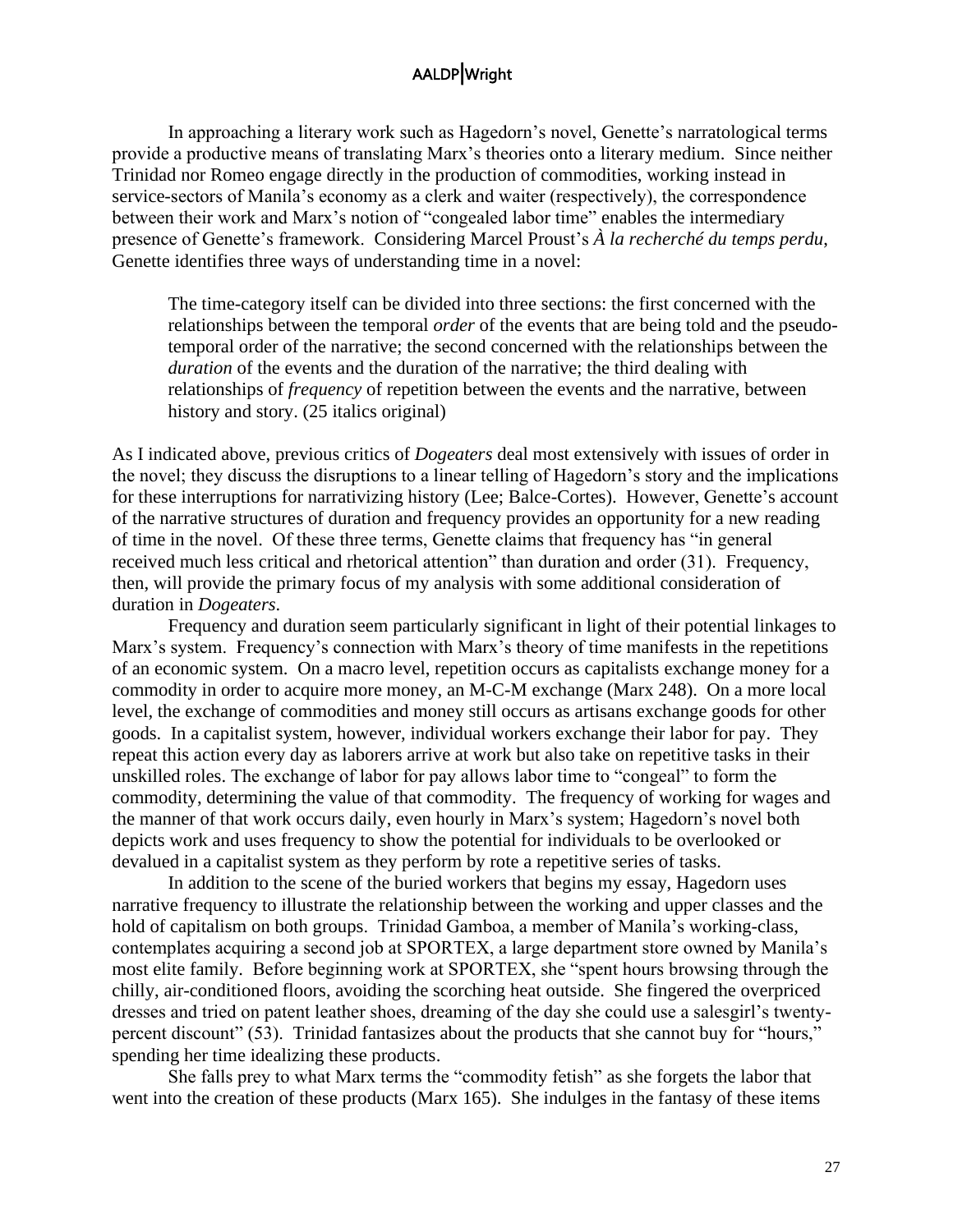though they conceal "the social character of private labour and the social relations between the individual workers" (165). Further, she also forgets the labor that she herself will have to expend in order to purchase them; Trinidad rhapsodizes over the prospect of the "salesgirl's twentypercent discount" and overlooks the hours of her own life she will have to sell to earn the discount and then to afford SPORTEX's products. She fetishizes these objects and the lifestyles they represent, metaphorically burying the role that she herself plays in their production and propagation. She ignores both the hours spent in the manufacture of these goods as well as the hours she will have to spend working to acquire them.

The action of browsing in the department store is almost immediately repeated in the next chapter as Rio, the primary focalizer for the novel, describes her own, upper class approach to SPORTEX. Rio narrates that "Dolores [Rio's mother] spends hours at SPORTEX with Pucha's mother, my *Tita* Florence. As usual, they will return without any purchases, complaining loudly of crowds, snooty salesgirls, and exhaustion. '*Que Ba*, I think those people just mill around the store because it's air-conditioned!' Tita Florence sniffs in disgust" (55). The duplication of the scene parodies Trinidad's experience in SPORTEX. Though Rio's family can afford SPORTEX's "dresses" and "patent leather shoes," they too use the department store as a means of recreation. In attempting to gesture towards Rio's family's class standing, her Tita Florence mocks "those people," Manila's working and undercaste, who use the store for its airconditioning. Her mockery merely reflects back onto her, however, when it becomes clear that her goal in SPORTEX is much the same as Trinidad's avoidance of the heat and fetishization of commodities.

The fantasy of spending and of establishing the class standing that such spending would indicate is a desire of both the working- and upper classes in these scenes. In the iterations of these passages, Hagedorn draws both classes closely together. She uses frequency across multiple narrative voices to show the significance of SPORTEX and its totalizing role in Manila. These moments ultimately demonstrate that SPORTEX, and the capitalist that owns it, has the most power in relation to these other characters. The influence of the Alacran family, the owners of this department store, is indeed far-reaching as they appeal to all economic groups in Manila both in terms of their working hours but also in terms of their leisure time. Through the use of frequency, the desire to spend, to be part of SPORTEX's clientele, overwhelms members of both classes.

The gleaming corridors of the department store do not hold the same awe for all of Hagedorn's characters, however. Though he sees the same store as the other characters, Trinidad's lover and fellow member of Manila's working-class, Romeo Rosales, does not feel the same compulsion to buy. Repeating the description of the store once more, Hagedorn introduces small differences that demonstrate a critique of capitalism. Focalizing through Romeo, Hagedorn again examines SPORTEX:

He sees the impressive façade of SPORTEX looming from a distance, promising airconditioning, escalators, seductive displays of imported merchandise, and innocuous, piped-in Muzak…He hated being in the store. He always dreaded meeting Trinidad in the dingy employee's lounge located in the dark and dirty recesses of SPORTEX's vast, subterranean basement. The store never failed to make him feel poorer and shabbier than he actually was, especially when the salesclerks seemed to make a point of ignoring him the few times he ventured into the men's department. (Hagedorn 160)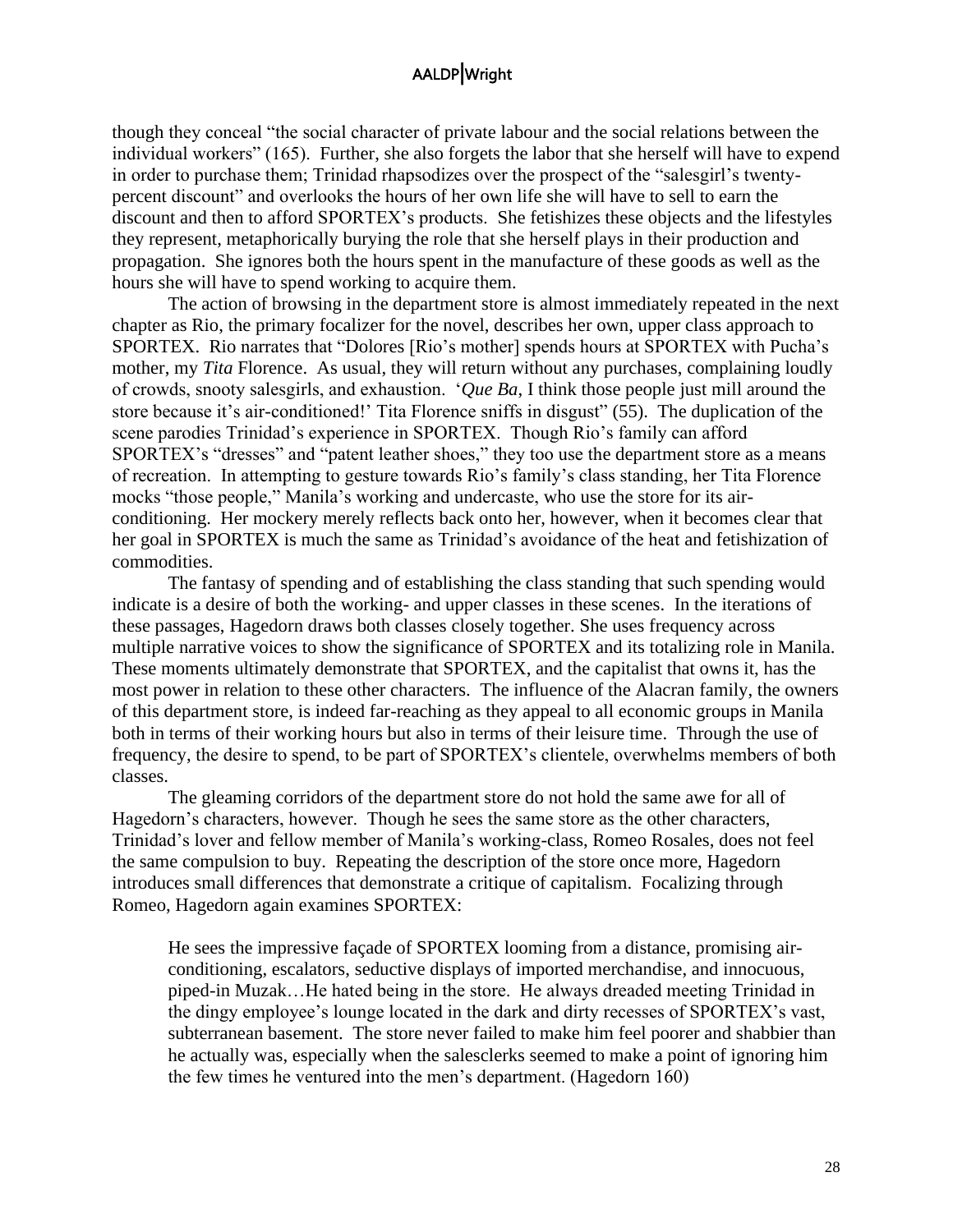Unlike Trinidad, Romeo detects a discrepancy between the store's "façade" and its treatment of its employees. SPORTEX places its employees in a "dingy" and "dark" corner of the basement, hiding them from view when they are not making sales; this effectively buries these living employees as the First Lady buried the deceased workmen in the wreckage of the "cultural center." When Romeo attempts to shop, he finds himself "ignored" by the clerks, who correctly identify his class position and determine that he cannot afford to actually make purchases. He is relegated to window shopping and resents being categorized in this way; unlike the other window shoppers, Trinidad and Rio's family, Romeo is assigned this activity against his volition. In the recurring frequency of this scene, Romeo observes the ways in which SPORTEX denies individual agency and exerts its control over the occupants, clerks and shoppers, of the store. He resists their influence by refusing to enter the gleaming displays, casting off the "poorer" and "shabbier" vision of himself.

In revisiting SPORTEX through Romeo, Hagedorn uses narrative frequency to demonstrate how characters can critique patterns of oppression. Each version of a visit to SPORTEX repeats with difference, stripping the shining façade recounted in the earlier iterations of the shopping plaza to show its grimier underpinnings. One significant component of this difference, however, is the gendered nature of the time spent in SPORTEX. Romeo demonstrates that the allure of the store can be rejected, but only because he feels uncomfortable with the window shopping of Rio's female relatives and because he is able to sacrifice his female partner to its clutches. To a large extent, he relies on Trinidad's labor to feed him and keep him clothed in acrylic shirts with "pale silver thread woven into the shiny blue fabric" (126). His negative assessment of SPORTEX occurs directly as a result of Trinidad's support of his theatrical endeavors. Without her selfless labor as a clerk, Romeo would not be able to pursue his ambitions. However, later in the novel and despite his mother's protestations, Romeo resolves to let go of both Trinidad and SPORTEX. Romeo attempts to spend his time elsewhere, spending his labor time and leisure time in other pursuits.

Hagedorn's novel uses narrative frequency to critique capitalism, but duration also plays a role in this critique. Genette's notion of duration also seems to accord with Marx's description of time. Providing an example of duration in Proust's text, Genette counts how many pages Proust spends for particular moments, finding that a dinner scene fills as many pages as a year elsewhere in the novel. His quantitative study allows Genette to support his assertions for Proust's groundbreaking role as a novelist, one who deviates from classical notions of synchrony in order to offer a new understanding of time. In more contemporary novels such as Hagedorn's, duration can also be used to determine how an author considers time. By layering Marx's consideration of "congealed labor time" with Genette's terms, new understandings of narrative form arise. Fusing these methodological approaches can suggest new lines of inquiry such as how are characters' time apportioned by the author? Do characters own their own time or is it spent for them by a capitalist who has purchased their labor? How much of the novel does the capitalist control versus the workers under his or her hire? Turning to Hagedorn's novel, the affiliation of Genette with Marx shows the influence of the capitalist system in the Philippines.

Hagedorn uses duration to emphasize how much of her characters' time is spent at work. For instance, Trinidad is first introduced at her place of employment, the Odeon movie theatre, and most subsequent scenes revolve around her labor. Her life outside of work, eating with Romeo at restaurants or spending time with him, is framed and limited by her employment. Even her relationship with Romeo begins while she works behind "the window of her cashier's booth" (47). Though her initial impression of Romeo marks him as a "movie star" and as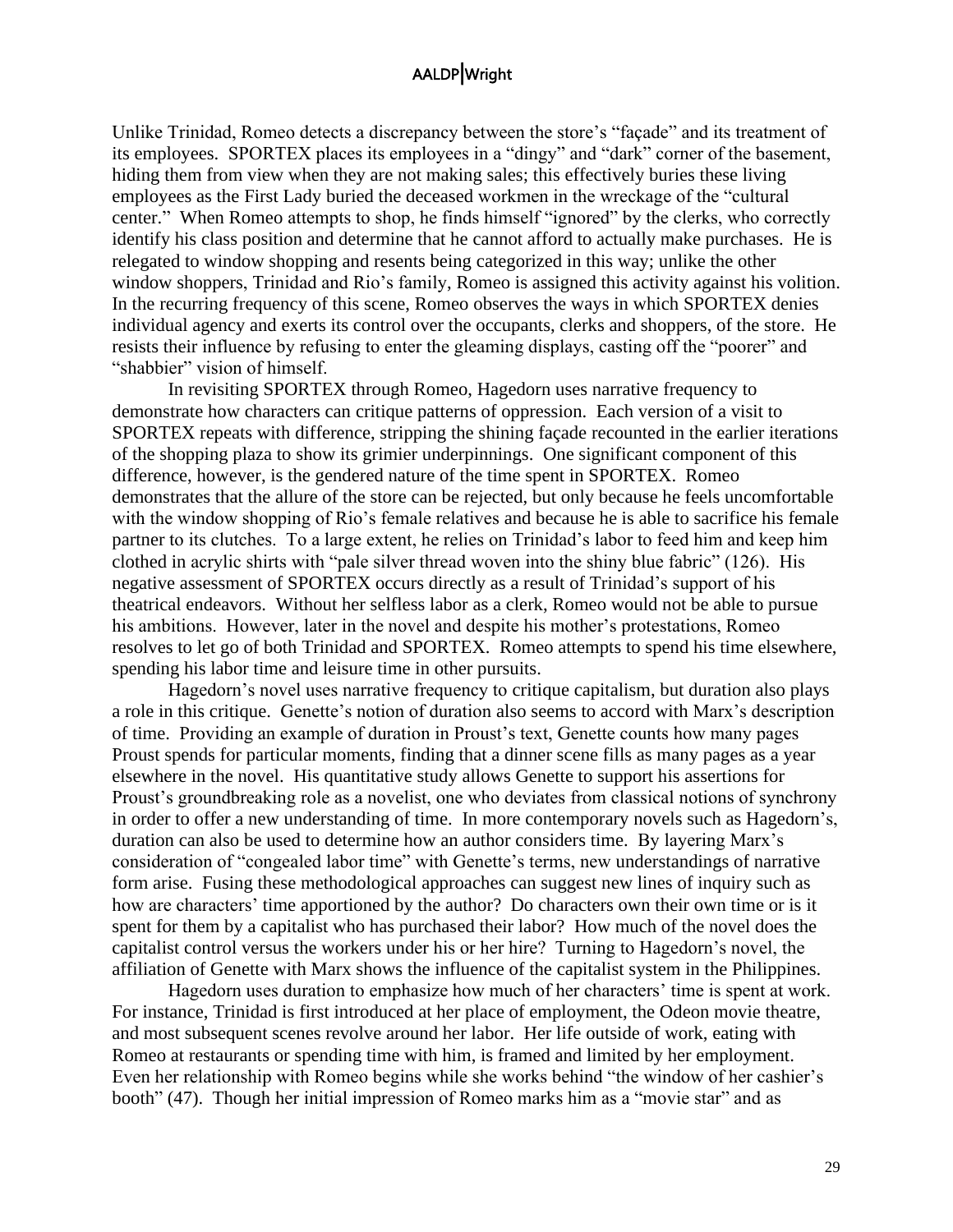"younger and better looking than her idol, [the actor] Nestor Noralez," Romeo's view of her is less flattering (49). He constantly identifies her by her job title rather than her name, calling her the "smiling cashier" or the "determined cashier" (50; 47). Lawrence comments on this interplay of gazes, discussing how it shows the objectification of each by the other (30). Significantly, Trinidad in particular is objectified by her role in a capitalist system and not just Romeo's gaze. Trinidad's work demarcates her identity in both her thinking and in her interactions with others. She eventually manages to seduce Romeo with her passion for film and her ability to buy him dinners and movie tickets. Though her parents had cautioned Trinidad that paying the bills "meant a woman was easy and desperate," she is anxious to buy a way into Romeo's affections (48). In describing Trinidad in a letter to his mother, Romeo explains that she is "a good girl" and is "hardworking" (128). However, her ability to get him "great clothes" and her "discounts on everything" are the traits with which he begins his letter (127). Despite her other qualities, it is her purchasing power that Romeo values most. Their relationship becomes one of exchange, an exchange governed by Trinidad's ability to work and the time she spends as a cashier at the Odeon and at SPORTEX.

While I have previously examined Trinidad's leisure time in SPORTEX as an example of frequency, she begins to spend even more time within its air conditioned walls once she becomes an employee. She thinks about her work while she's out with Romeo and even their meeting times are governed by her work schedule in the department store. Once Trinidad begins working at SPORTEX, she falls even more under its thrall. Hagedorn explains:

Trinidad loves her job, holds dear the small prestige associated with being an Alacran employee. She works long hours without any breaks, isn't paid overtime, rushes through her lunch in less than forty minutes and gratefully accepts her meager salary. There are no fringe benefits or medical insurance attached to her job, aside from the twenty-percent discount on "All SPORTEX items purchased." For her, the discount is valuable and the job is fulfilling, keeping her in constant touch with the amazing lives of the rich and their wives. (160).

In this passage, not only does Hagedorn describe Trinidad's working conditions, but she reveals that Trinidad feels great joy in her exploitation. She devalues her own labor, "rushing through lunch" and working without overtime. Though in control of her time, Trinidad willingly relinquishes it out of "love" and the "small prestige" of association. Trinidad is "grateful" to be a part of SPORTEX and to feel connected to the powerful Alacran family in any capacity. Though the conditions of her employment keep her from acquiring one of the "amazing lives of the rich," her proximity to this class seems to provide enough reward in itself. Hagedorn depicts Trinidad as mindlessly and utterly devoted to her work, an emphasis that is underscored by the amount of time the reader encounters Trinidad at work or thinking about work.

The duration of the narrative time in which Trinidad works is extensive and shows no sign of changing or improving her lot. Trinidad is depicted as working for six pages, sixty-six percent of the total time she appears as a focalizer in *Dogeaters*. The quantitative measure shows Hagedorn's emphasis on Trinidad's work and labor. Even when the narrative is focused through Romeo and his responses to their relationship, Trinidad is first and foremost perceived as a worker. He met her at her workplace and her workplace continues to be their meeting point later in their romance. Hagedorn seldom reveals Trinidad in any setting outside of work, nor does she show any sign of this character's dissatisfaction with her position.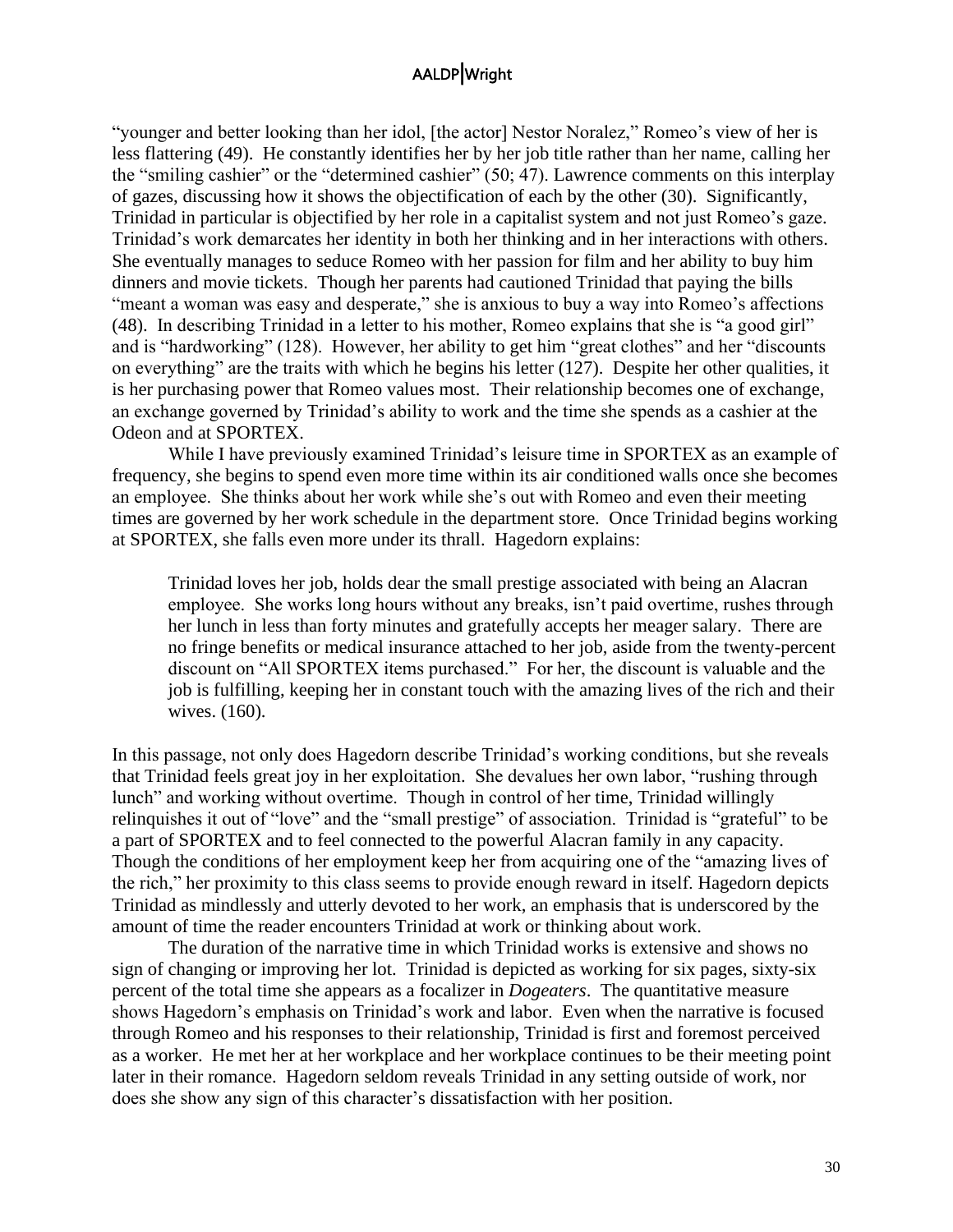Unlike Trinidad's dependence on her labor for her identity, Romeo attempts to reject this categorization. Romeo demonstrates that his subjectivity is not based on his labor both in terms of the frequency with which he is shown at work and in terms of the duration of his work. In each of the three chapters that feature these characters, Romeo discusses his passion for film and for acting. In the scene that introduces Romeo, he appears at leisure rather than at work as he attends a showing of a new film. It is his resemblance to the cinema star Nestor Noralez that initially sparks Trinidad's romantic interest. His identity is depicted in terms of the silver screen rather than his place of work, providing a direct contrast with Trinidad, the cashier. Later in the novel, in a chapter narrated in the first person by Romeo, he renews his resolve to enter the film industry and writes to his mother about his plans. While he does mention his work in his letter, this is relegated to one paragraph. Indeed, much of the paragraph about his work is taken up with discussing his plans for his next audition and how he hopes his work in the country club will allow him to network with the right people to break into acting (128). His cinematic ambitions counter his role as a worker and offers him a sense of escape. However, as Lee and Balce-Cortez point out, the cinema is not free from the imbalances of power of capitalism and colonialism, particularly as American popular culture dominates the cultural imagination of the Philippines. However, Lee also identifies the cinema as potentially transformative. She argues that Rio's desire to produce rather than only consume film becomes a means for her to escape her country and to revolt against the heterosexual and patriarchal nationalist structures that seek to objectify her. Building from this argument but shifting the focus of analysis to Romeo, I argue that Hagedorn uses the frequency of his goals and the relative infrequency of his working day to show how little Romeo is defined by his status as a waged worker.

Only one scene depicts Romeo at work and it occurs retrospectively as he considers his life, his relationship with Trinidad, and his desire to become an actor. Indeed, Romeo distances himself from Trinidad due to his discontent with his job as a waiter at a country club owned by the same family as Trinidad's beloved SPORTEX. In the scene of Romeo's work, he approaches Mr. Chen, his supervisor, in order to ask for a promotion after "two years and four months" of faithful service (164). Mr. Chen rebuffs Romeo's attempt to speak with him, much less ask for a promotion, saying that the country club owner "is anxious for current evaluations of all our employees" and that they intend to "cut back after the holidays" (165). Mr. Chen attempts to convince Romeo to feel grateful for his menial role and to have no aspirations for future promotion. In fact, Mr. Chen uses capitalism's development of a "reserve army of labour" as a threat to Romeo's position and to emphasize Romeo's disposable role (Marx 784). Indeed, he demonstrates Romeo's inferiority from the very beginning of their interaction by forgetting Romeo's name and forcing him to speak in English. Mr. Chen establishes complete dominance over Romeo, proving to Romeo that there is no hope for betterment in this position.

Acting for Romeo seems like an opportunity for escape from his oppressive place of work, but his obsession with acting shows his intense indoctrination in a capitalist system as he falls prey to his own ideologies. Marx and Engels explain the intense captivation of ideologies, particularly ideologies of capitalism by claiming "the phantoms of their brains have gained the mastery over them" (1). Romeo is entirely owned by these "phantoms." He fails to see cultural production as playing into this system, though the investments of the government and the palliative responses to the movies show this to be true throughout the novel. Though Romeo craves the celebrity of acting as a way of escaping his working conditions, Hagedorn uses narrative frequency to show that this desire is imbedded in naiveté about the intersection between capitalism and cultural production. Through multiple depictions of Lolita Luna, the famous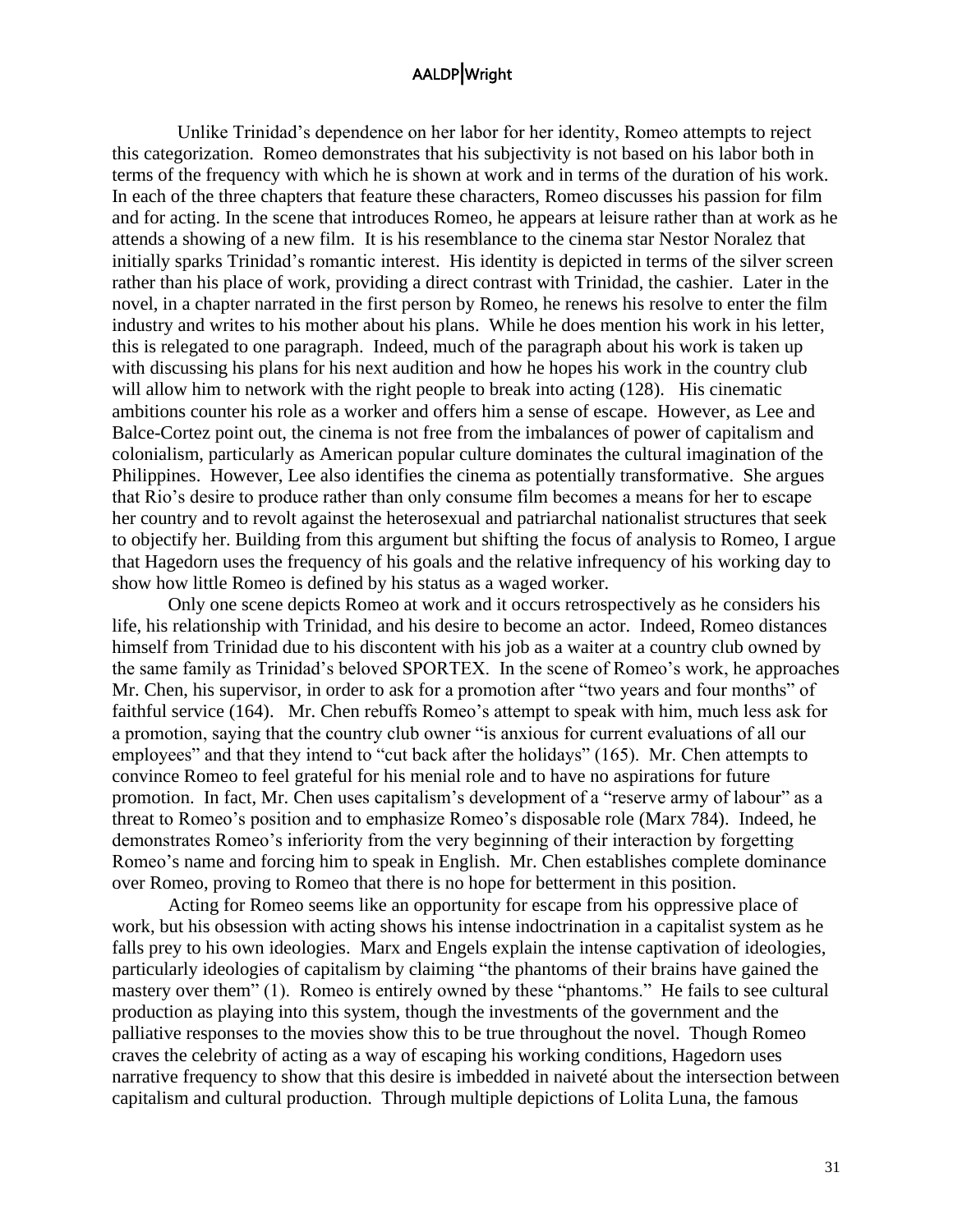actress, offscreen, Hagedorn reveals that what Romeo takes for success is only another type of exploitation. Lolita appears in scenes where she is restless and dissatisfied with her fame (136- 140) and uses drugs to cope with her relationship with a powerful political player (170-178). Indeed, the duration of Luna's scenes in the novel offscreen far exceeds her time onscreen, showing the difficulties and the privations of her living conditions. Romeo's investment in this system is critiqued within the structures of the novel itself, an irony the reader can observe from their vantage but one that he cannot grasp.

Romeo feels the impact of his illusionary ideology when bullets rip through his body on his way to meet Trinidad for lunch. He has resolved to quit his job, to break up with Trinidad despite her financial support, and to dedicate himself to becoming a movie star. In a brief, twoparagraph interlude, men in "khaki pants and shirts" gun Romeo down in the street (168). He thinks he recognizes one of these men as a security guard for a movie production company that he had met a few days previously, but cannot definitively place the man. While it may seem that the system Romeo works against has the last word, the extreme brevity of this scene emphasizes the actions of Romeo's life rather than his shooting. Hagedorn uses the longer duration of Romeo's life to outweigh the moment of his assassination by the military police.

The scene of Romeo's shooting is the last that focalizes the story through his or Trinidad's perspective. However, Hagedorn returns to these working-class characters once more as an American journalist interviews the First Lady. In this scene, Hagedorn uses structural frequency to condemn the power structures in the Philippines. The interview begins with a discussion of fashion as the First Lady attempts to prove her interest in Filipino products and design. She emphasizes the role of the Philippines as a global exporter and her own position in the advancement of this trade. Even in this relatively low-stakes discussion, "She has been lying cheerfully to [the interviewer] all morning, and they both know it" (217). The First Lady thrives on imported goods, constantly devaluing the economy and the workers of her country. As the interview progresses, it takes a political turn to Romeo's shooting. The First Lady describes Romeo as an "assassin," a "brilliant and sophisticated young man," who had planned the death of Senator Avila, the outspoken opponent of her husband's presidency (219). The interviewer prompts her story, redirecting her to a different vision of Romeo as "a waiter" who was "shot down in the middle of a busy intersection, in broad daylight" (219). The two opposing stories in this scene, compounded with the earlier narratives of Romeo and Trinidad, destabilize the First Lady's assertions. Though the First Lady seems to hold this position of power, the repetition of the other narratives of the shooting, combined with the very brief duration of the event itself, overshadow her words. Hagedorn's structures of time in *Dogeaters* maintain a resistance to the First Lady's power, highlighting her lies and the class injustices she perpetuates.

*Dogeaters* overtly addresses many instances of class inequality in Manila. However, by attending to the structural matters of frequency and duration within the novel, a powerful critique of capitalism emerges. While my emphasis in this essay has been on Trinidad and Romeo, my methodological framework could also productively explicate the relationship the powerful General and the actress Lolita Luna, American tourists and the sex worker Joey Sands. Through a multidisciplinary frame that unifies the formal characteristics of the novel with an understanding of Marx's theory of political economy, Hagedorn powerfully reconsiders class hierarchies and dynamics of power during this period. Her novel shows that though the attempts may be made to bury the working-classes, like the construction workers with which I began this essay, their voices cannot be ignored.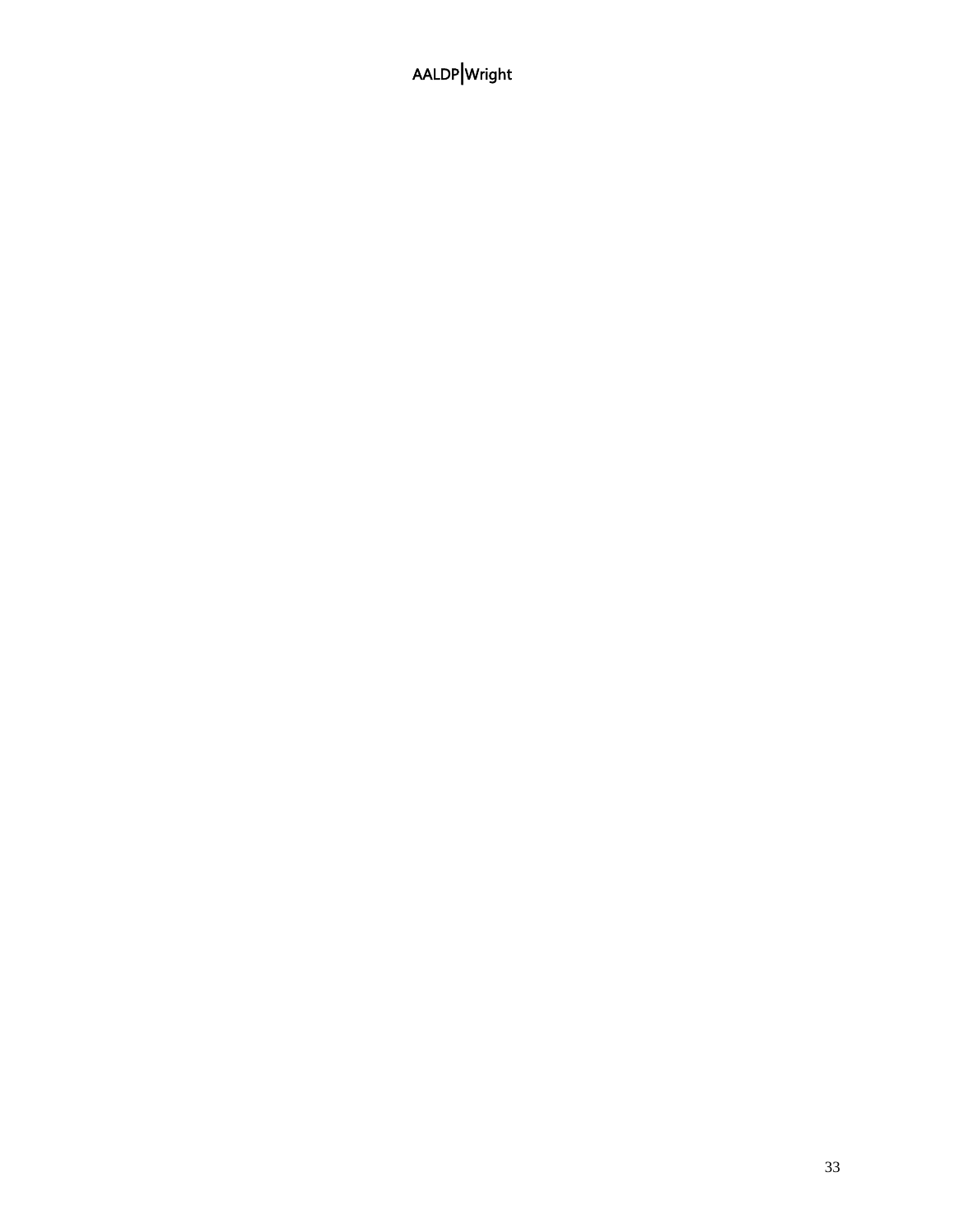#### Acknowledgements

I am very grateful for the numerous readers, starting with Chris Vials, who have engaged with my ideas in this essay. Each of the anonymous readers at *Asian American Literatures: Discourses and Pedagogies* offered invaluable feedback to help guide my thinking and improve this work. I appreciate their time, expertise, and thoughtful interventions.

#### Works Cited

- Balce-Cortes, Nerissa. "Imagining the Neocolony." *Critical Mass: A Journal of Asian American Cultural Criticism.* 1:1 (1993): 95-120. *MLA International Bibliography*.
- Caronan, Faye C. "Colonial Consumption and Colonial Hierarchies in Representations of Philippine and Puerto Rican Tourism." *Philippine Studies*. 53:1 (2005): 32-58. *MLA International Bibliography*.
- Chen, Shu-ching. "(Trans)National Imaginary and Tropical Melancholy in Jessica Hagedorn's *Dogeaters*." *Concentric: Literary and Cultural Studies*. 31:1 (2005): 95-121. *MLA International Bibliography.*
- Collins, Michael. "'I'm Interested as a Writer in Less Exalted Persons': An Interview with Jessica Hagedorn." *Callaloo: A Journal of African Diaspora Arts and Letters* 31.4 (2008): 1217-1228. *MLA International Bibliography*.
- Foley, Barbara. *Radical Representations: Politics and Form in U.S. Proletarian Fiction, 1929- 1941.* Durham, NC: Duke UP, 1993.
- Genette, Gérard. "Order, Duration, and Frequency." *Narrative Dynamics: Essays on Time, Plot, Closure, and Frames*. Ed. Brian Richardson. Columbus: Ohio State UP., 2002.
- Hagedorn, Jessica. *Dogeaters*. New York: Penguin Books, 1990.
- Lawrence, Patrick S. "Rehistoricizing Differently, Differently: American Literary Globalism and Disruptions of Neo-Colonial Discourse in *Tropic of Orange* and *Dogeaters." Asian American Literature: Discourses and Pedagogies*. 7(2016) 15-38.
- Lee, Rachel. *The Americas of Asian American Literature: Gendered Fictions of Nation and Transnation*. Princeton: Princeton UP, 1999.
- Lowe, Lisa. *Immigrant Acts*. Durham: Duke UP, 1996.
- Parikh, Crystal. *Writing Human Rights: The Political Imaginaries of Writers of Color*. Minneapolis: Minnesota UP, 2016.

Marx, Karl. *Capital Volume 1.* St. Ives, UK: Penguin Books, 1990.